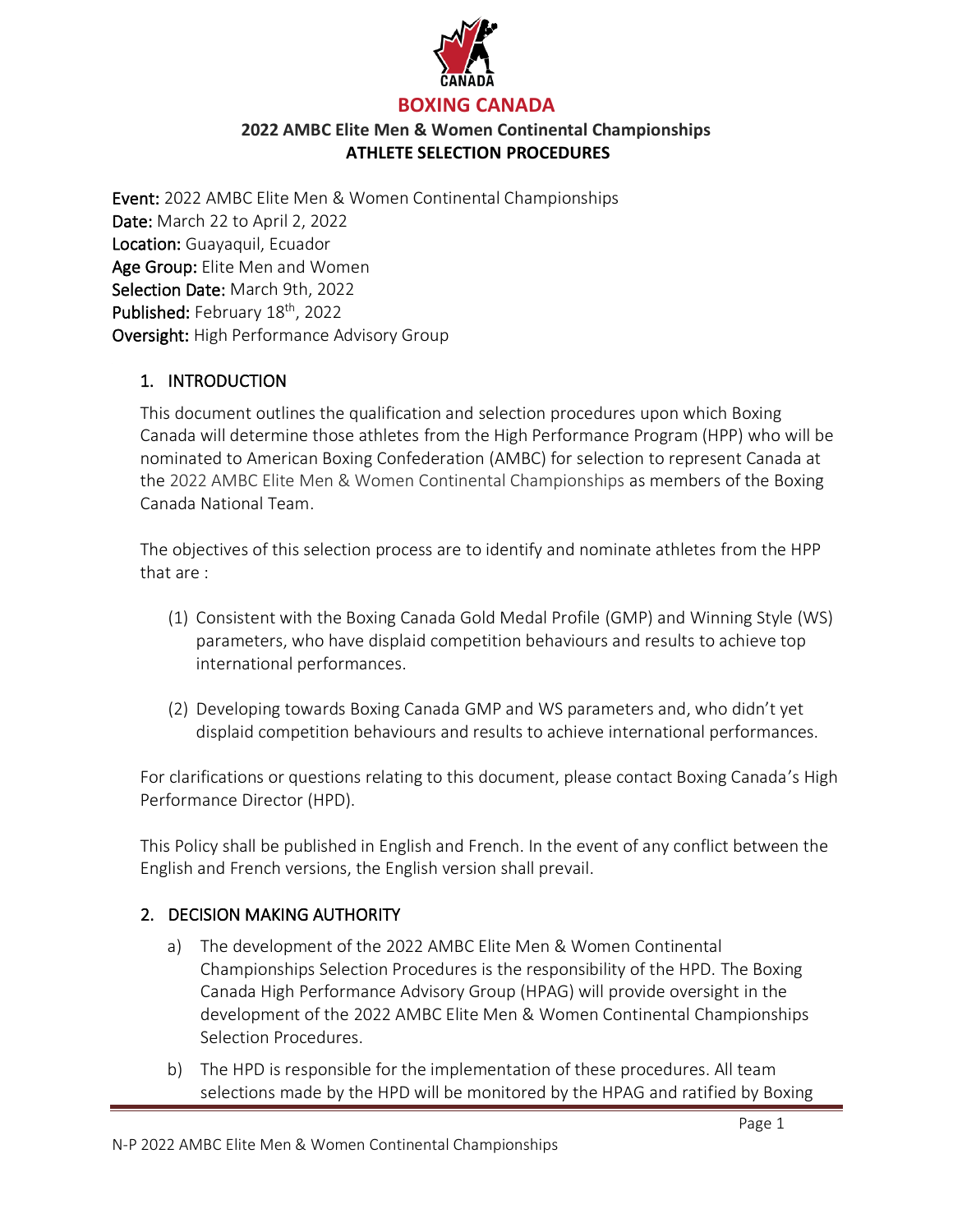

Canada's Board of Directors to ensure that the process outlined in this document is properly followed and that it is fair and equitable for all candidates

### 3. BOXING CANADA IDENTIFICATION OF ELIGIBILITY

To be eligible for consideration for selection at the 2022 AMBC Elite Men & Women Continental Championships, at the time of selection (March 9th, 2022) an athlete must:

- a) Be born between January 1, 1982 and December 31, 2003;
- b) Be a member in good standing with their provincial boxing association (PSO) and Boxing Canada at time of selection and must maintain this status until completion of the Championships. Unless otherwise authorized, in advance and in writing, athletes must have paid all outstanding invoices to Boxing Canada at the date of selection;
- c) Be a member of the 2022-2023 HPP which is defined as the National Team;
- d) Have read, signed and returned to Boxing Canada the executed Athlete Agreement;
- e) Have read, signed and returned to Boxing Canada acknowledgment document that he or she has read and understands the 2022 AMBC Elite Men & Women Continental Championships selections procedures;
- f) Be a Canadian citizen in accordance with Rule 41 of the Olympic Charter;
- g) Have completed all relevant CCES anti-doping requirements;
- h) Have a valid Canadian passport with an expiry of at least 6 months from the conclusion of the 2022 AMBC Elite Men & Women Continental Championships (September 3rd, 2022); and
- i) Meet the International Olympic Committee requirements to be eligible to represent Canada at major international events.

## 4. TEAM SIZE

Boxing Canada will have a team size of no more than 25 athletes with a maximum of one (1) athlete per weight category.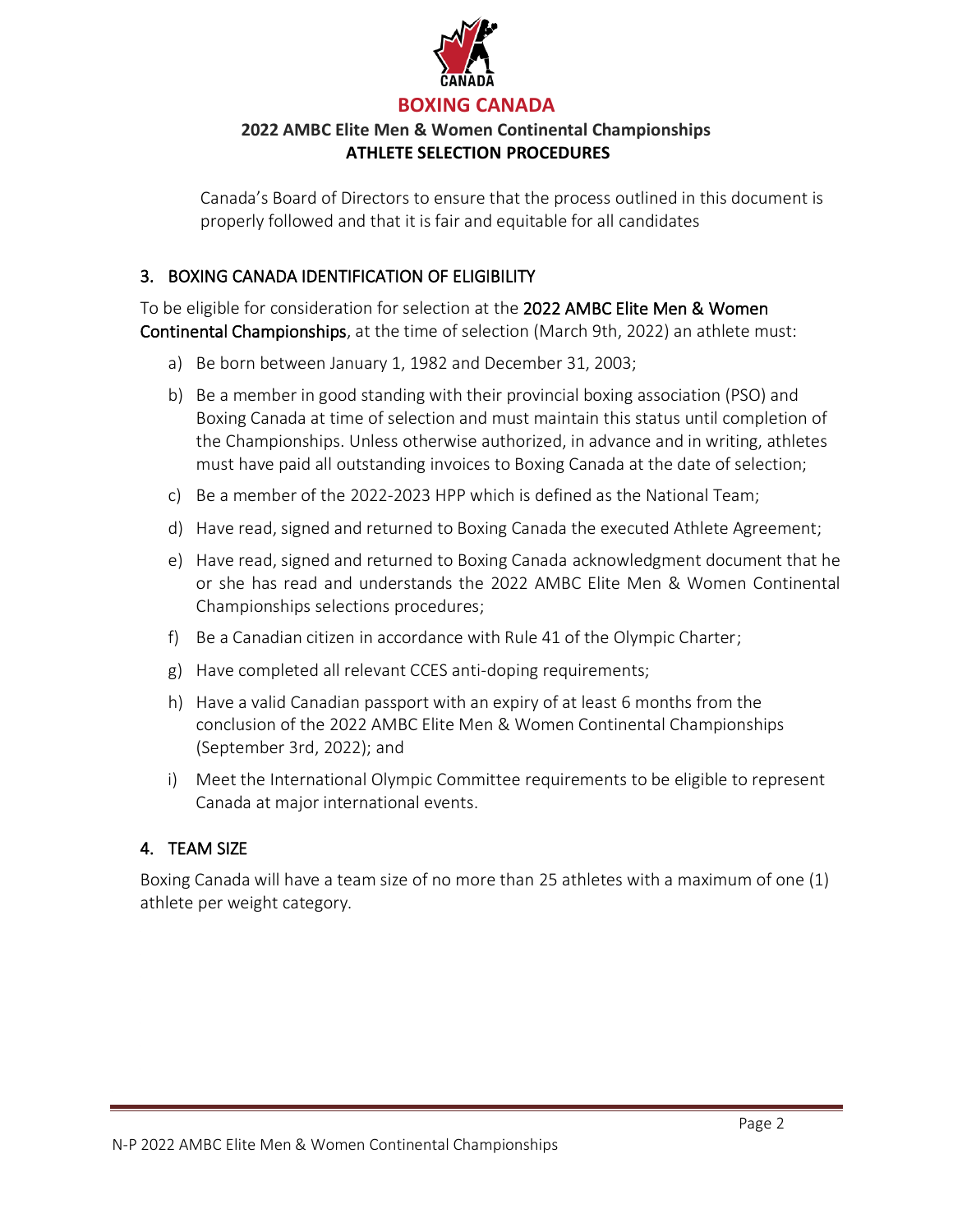

## 5. ELIGIBLE WEIGHT CATEGORIES

This selection procedure applies to both Elite Men and Women eligible IBA weight categories below:

| <b>IBA Weight Categories</b> |                  |
|------------------------------|------------------|
| Men's                        | Women's          |
| 48kg                         | 48kg             |
| 51kg                         | 50kg             |
| 54kg                         | 52kg             |
| 57kg                         | 54kg             |
| 60kg                         | 57kg             |
| 63.5kg                       | 60kg             |
| 67kg                         | 63kg             |
| 71kg                         | 66kg             |
| 75kg                         | 70 <sub>kg</sub> |
| 80kg                         | 75kg             |
| 86kg                         | 81kg             |
| 92kg                         | $+81kg$          |
| $+92kg$                      |                  |

## 6. BOXING CANADA SELECTION CRITERIA

The specific selection criteria below are the criteria used to select athletes and will determine the order of selection for available positions at the 2022 AMBC Elite Men & Women Continental Championships.

| CRITERIA   |                                                          |
|------------|----------------------------------------------------------|
| Priority 1 | Top 5 finish at the 2020 Olympic Games (2021)            |
| Priority 2 | Athlete rank #1 from the 2022/2023 HPP Selection Process |
| Priority 3 | Athlete rank #2 from the 2022/2023 HPP Selection Process |

## 7. INJURY OF A TEAM MEMBER DURING PREPARATION PHASE

Athletes are required to report all performance-limiting injuries or medical operations that occur after their selection. An injured athlete that is unable to undergo full training, including regular scrimmage during the two-week period prior to departure, may be withdrawn from the team.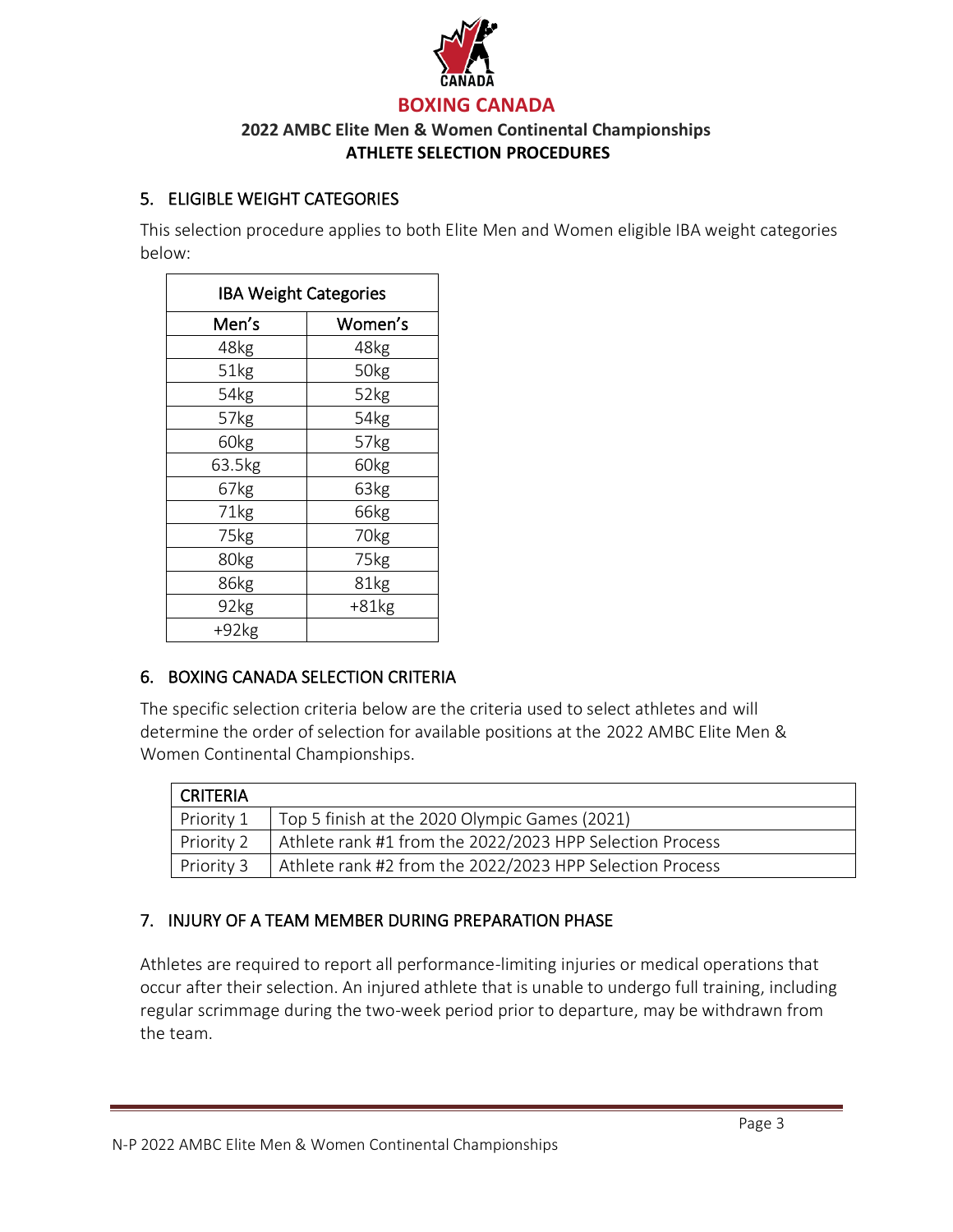

## 8. ALTERNATES

Only athletes who meet standards, as described in the selections criteria above (section 6), will be considered as an alternate. In the event a higher priority athlete has been unavailable to participate the next highest ranked eligible athlete in accordance with the selection criteria (section 6) will be named as the replacement.

No alternates will be selected after March 13<sup>th</sup>, 2022.

### 9. TRAINING COMMITMENT AND MANDATORY EVENTS

The HPD will develop a preparation program for the 2022 AMBC Elite Men & Women Continental Championships including required competitions, camps, testing, and training requirements. Meeting the requirements of the preparation program is a condition of participation and funding; a failure to live up to the preparation program, as determined by the HPAG, will result in removal from the team.

Those selected to the team ("Qualifying Team Members") will be required to attend a training camp, as set out below. Full participation (every training session) is required from all Qualifying Team Members, unless otherwise authorized in advance by the HPD.

Here are the relevant dates and location for the mandatory events (subject to change):

- Event Pre-competition 2022 AMBC Elite Men & Women Continental Championships Training Camp: March 13th to March 22nd, 2022 / Montreal, Canada
- Event Competition 2022 AMBC Elite Men & Women Continental Championships: March 22nd to April 2nd, 2022 / Guayaquil, Ecuador

The objective of this event is to ensure all Qualifying Team Members are optimized with respect to the Boxing Canada GMP and WS parameters, aimed at aligning competition behaviours to what is required to achieve top international performances.

### 10. COVID-19

Qualifying Team Members must follow and comply with all Covid-19 protocols prescribed by Boxing Canada. Failure to follow these protocols may result in removal from participation as a Qualifying Team Member in the 2022 AMBC Elite Men & Women Continental Championships.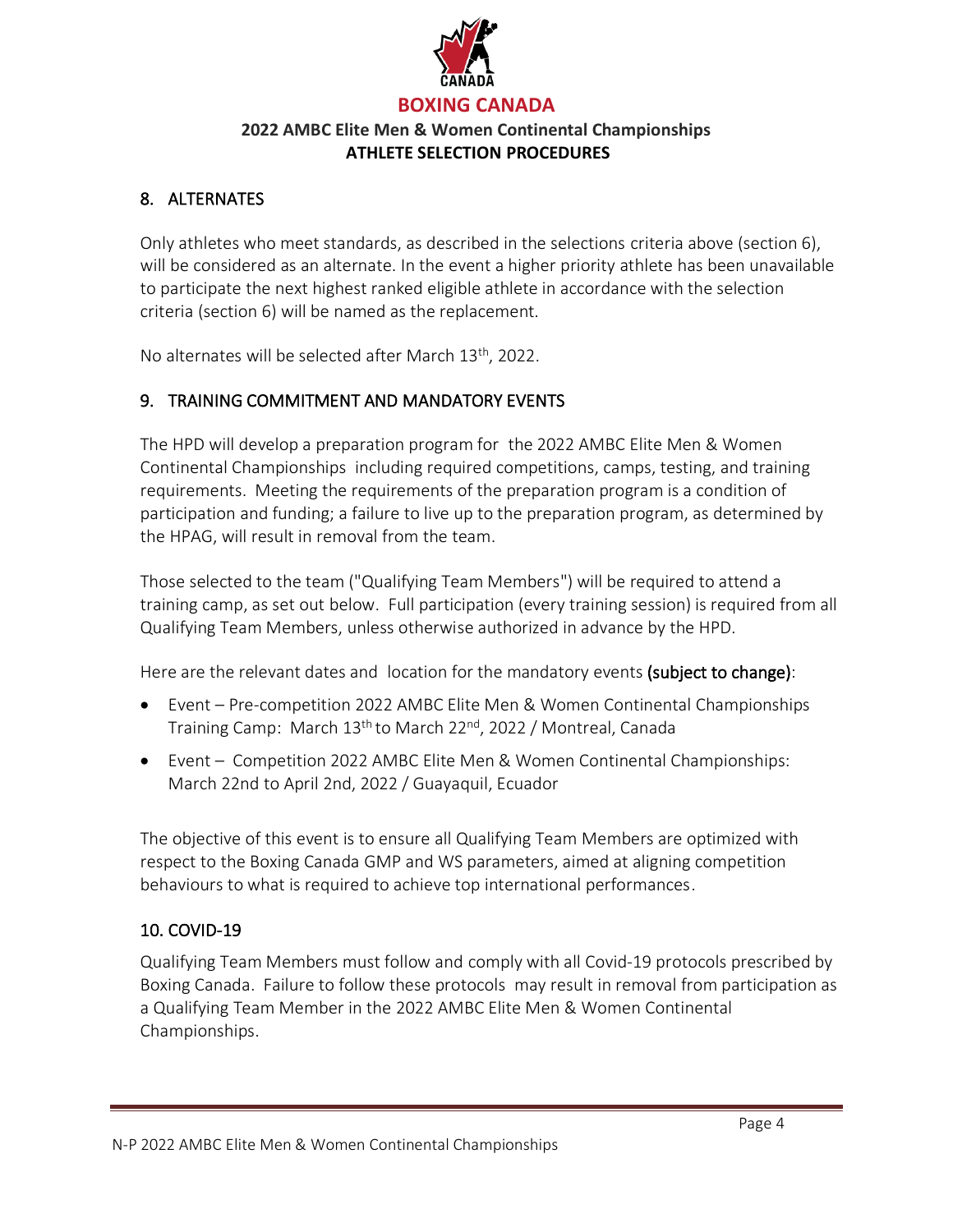

### 11. REMOVAL OF A BOXER FROM TEAM

Boxing Canada may, at any time, disqualify any athlete or Qualifying Team Member from being considered for, or participating in, the 2022 AMBC Elite Men & Women Continental Championships, if they:

- I. Breach any material obligations under this Policy; or
- II. Breach any material obligation under their individual Athlete Agreement; or
- III. Are found to be in violation of any anti-doping policy or procedure as outlined by Boxing Canada, World Anti-Doping Agency (WADA), and the Canadian Centre for Ethics in Sport (CCES).

In the event that a Qualifying Team Member is removed from the team after March 13th, no replacement will be selected for that weight category.

### 12. FUNDING

For Qualifying Team Members, the following expense associated with the designated events will be taken from the athlete's program fee (6000\$) payable according to the following timelines

- $\bullet$  1<sup>st</sup> payment of 3000\$ by March 11<sup>th</sup>, 2022
- 2<sup>nd</sup> payment of 3000\$ by June  $11^{\text{th}}$ , 2022

### 2022 AMBC Elite Men & Women Continental Championships Training Camp:

For the Qualifying Team Member not based in Montreal they will be charge for the traveling and meal expenses associated to Pre-competition 2022 AMBC Elite Men & Women Continental Championships Training Camp.

### 2022 AMBC Elite Men & Women Continental Championships:

Qualifying Team Member will be charge for traveling and full board accommodation expenses associated to 2022 AMBC Elite Men & Women Continental Championships .

Each athlete will receive a financial statement shortly after the event.

### 13. APPEALS